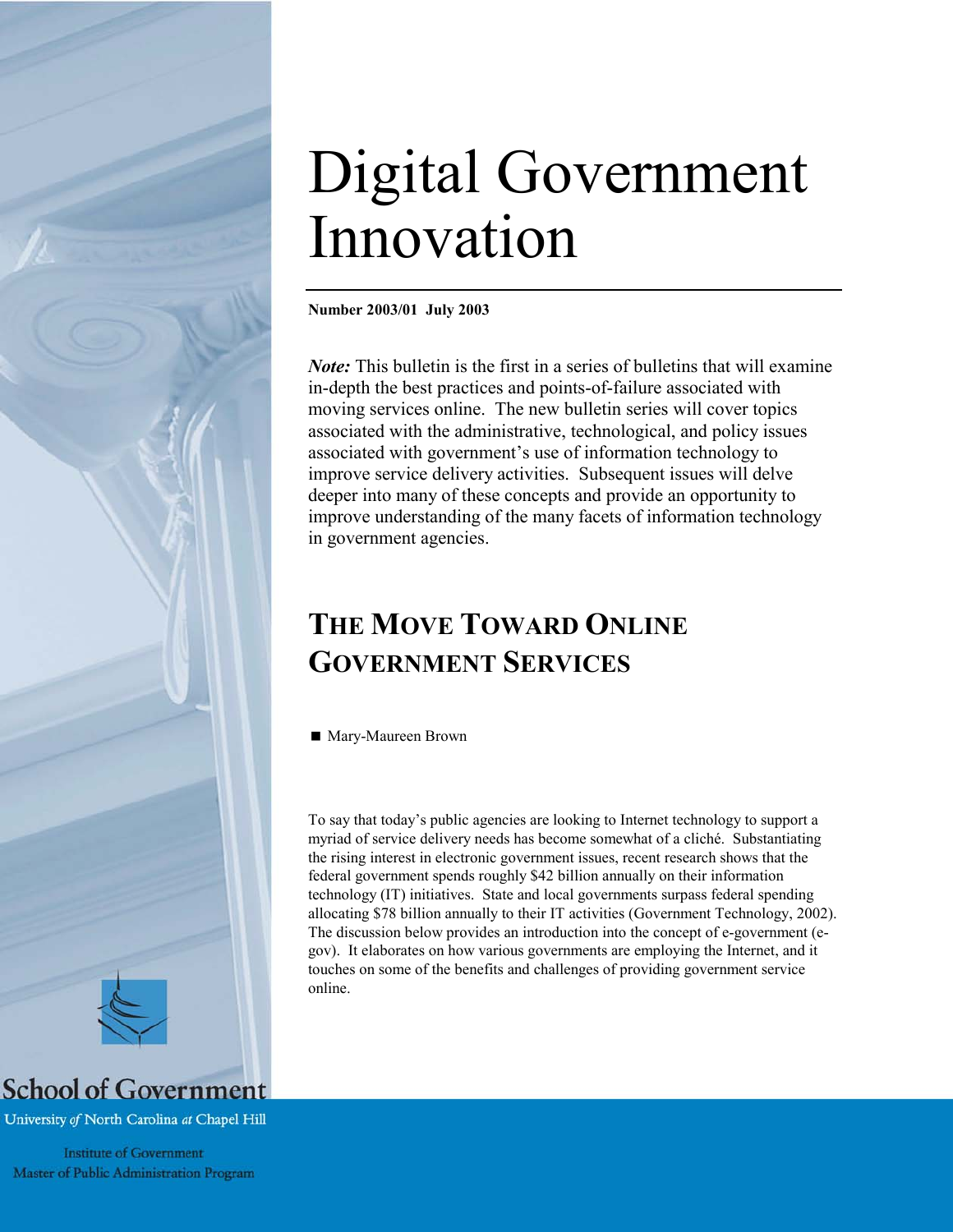Traditionally, government agencies employed three "channels" to provide the public's business: Face-to-face meetings, telephone conversations, and postal mail services. Recent advances in IT have given rise to a fourth channel for service delivery—the Internet. Earlier definitions of e-gov tended to conjure up thoughts of home pages that distributed information about an agency and its services. Contemporary definitions of e-gov tend to be broader and encompass virtually any form of electronic transaction. E- gov refers to government's use of technology, particularly Web-based Internet applications, to enhance the access to and delivery of, government services to citizens, business partners, employees, and other government entities.

#### **Service Delivery Channels**

Face-to-face Telephone Postal Internet (online)

#### **Types of Interaction**

Government to Government Government to Business Government to Citizen Government to Employee

#### **Levels of Activity**

Information Dissemination Communications Front-office Transactions Back-office Transactions

E-gov activities focus on four types of interactions: "Government to Citizen" (G2C), "Government to Business" (G2B), and "Government to Government" (G2G), "Government to Employee" (G2E). Within each of these interaction domains, four levels of activity take place.

The simplest type of activity is to provide information over the Internet. Under this scenario, public agencies employ the Internet to publish information on a variety of topics such as public hearing schedules, regulatory notifications, or grant solicitations.

The second type of activity allows two-way communications between the agency and the citizen, a business, or another government agency. These Web pages allow users to engage in dialogue with agencies—users can post queries, comments, or

requests for information regardless of time of day or day of week.

Gaining in complexity, the third form of activity that takes place over the Internet involves conducting simple "front-office" transactions. These types of transactions allow forms to be completed and submitted online. These front-office transactions allow customers to access services 24 hours a day, seven days a week. Some of the more typical types of simple transactions that might be provided online can be found in figure 1. The important distinction here is that, in front-office transactions, paper documents of the forms are generated and the forms are then processed according to the traditional work-flow operations.

The final form of activity that takes place over the Web, *transparency,* involves complex or "back-office" transactions. Back-office transactions allow customers to move seamlessly and smoothly from one agency's services to another, never realizing that they have crossed jurisdictional or organizational boundaries. Duplicate data entry is not required, and the enterprise databases are directly populated without the need to incorporate manual procedures. This fourth form provides the greatest degree of effectiveness and efficiency gains. But it is also the hardest to achieve.

## **Benefits of Online Services**

For the most part, public organizations are turning to online service delivery solutions to improve access and reduce costs. Preliminary studies suggest that substantial savings may accrue by moving services online. Private sector studies estimate that use of the online channel can result in a 50 to 80 percent cost savings over face-to-face, telephone, and postal-based efforts. According to proponents, Web-based services can make interactions with public agencies smoother, easier, and more efficient than the first three channels. Web-based applications provide the opportunity to allow government services to be organized in ways that fit the needs of citizens rather than the requirements of the bureaucracy.

Moving services online can eliminate many of the problems associated with distance and time. Specifically, as governments interact with citizens, businesses, and other public agencies, online services may stimulate five overarching benefits. Governments that employ the fourth channel (online services) in their operations may witness benefits in responsiveness, visibility, efficiency, performance, and integration.

**Responsiveness.** Online services may allow citizens to benefit from greater levels of government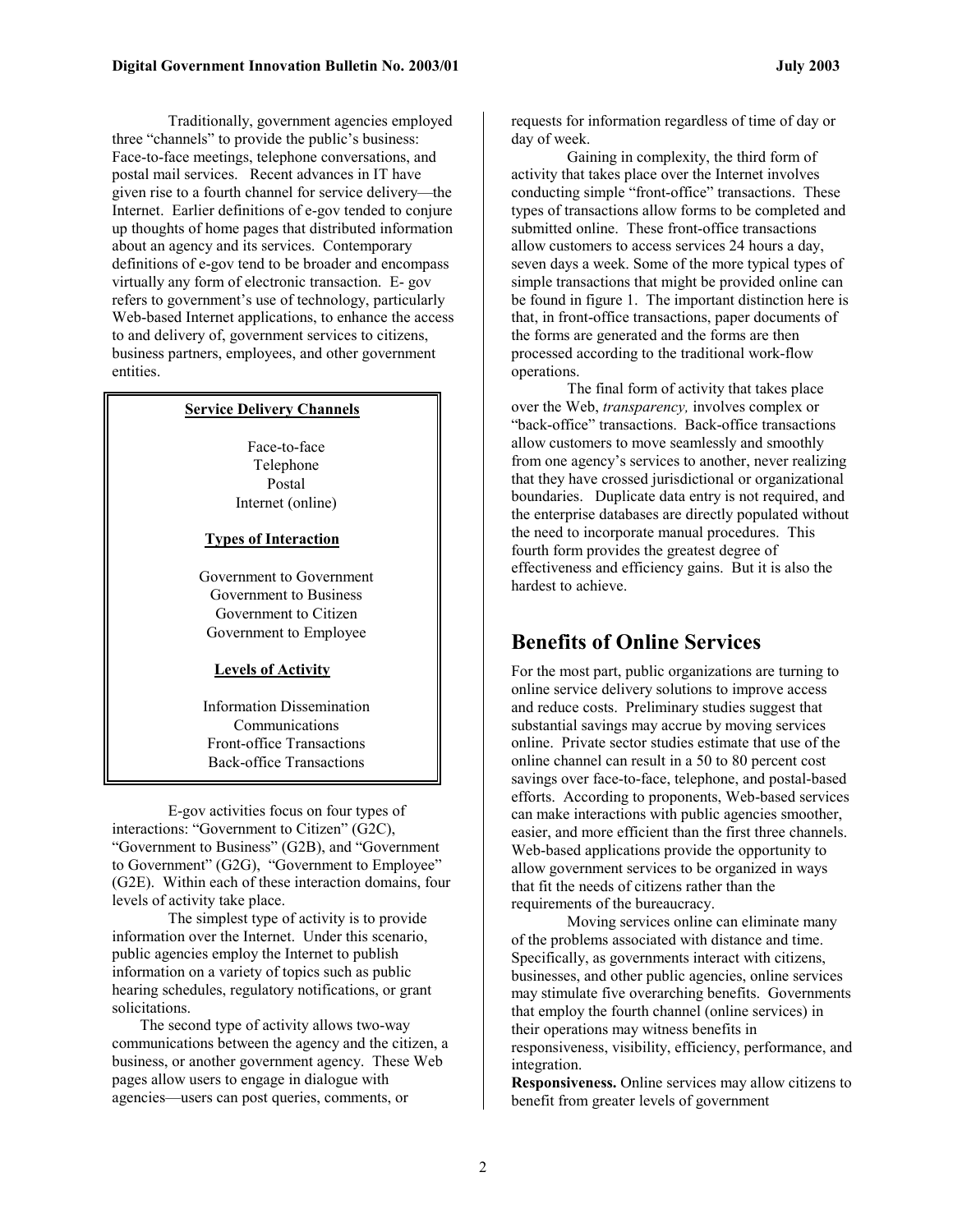responsiveness. By way of online services, governments can provide citizens with round-theclock services in the comfort of their own homes. Citizens can, in effect, conduct business with the government irrespective of their location, the time of day, or the day of the week. The fourth channel allows citizens to conduct business with the agency at their convenience rather than during those hours that serve bureaucratic operations. The ability to leverage technological advances to improve responsiveness is critical to maintaining effective and productive governance practices.

**Visibility.** Online services allow public agencies to improve the visibility of the services they offer, too. In effect, while online services promote agency responsiveness to citizens, they also allow agencies to reach out to citizens like never before. In essence, via online services, public agencies can expand their reach for distributing, collecting, and tailoring information on program initiatives. For example, the fourth channel provides government agencies with easy reach to citizens for disseminating surveys to assess program outcomes. Public agencies can conduct surveys or send mass mailings without assuming the costs and burdens associated with collating, printing, and postage.

**Efficiency- Cost and Time Savings.** Purportedly, online services offer substantial benefits in efficiency through promoting cost and time savings. For example, one government claimed to reduce the costs associated with processing paper checks from \$0.43 to \$0.02 by moving payments online. Public agencies can also reap the benefits that accrue from purchasing products via the highly competitive online market place. Online markets allow suppliers to reduce costs and thus allow customers, such as government organizations, to benefit from more competitive pricing structures. Moreover, online procurement allows governments to benefit from just-in-time inventory approaches. Just-in-time inventorying reduces warehousing costs by eliminating the need to store and stock large volumes of inventory. It allows public agencies access to real-time inventory information, faster fulfillment of orders, and lower overall cost due to the elimination of manually-based paperwork operations.

But time and cost savings are not isolated to the public agency. Private and nonprofit firms that must conduct business with government also recognize substantial time and cost savings when government employs the fourth channel. For example, by moving traffic accident reports online, insurance agencies save the costs associated with transporting and transcribing paper-based reports. Time and overhead costs are reduced by eliminating the need to re-enter data.

Furthermore, substantial savings are often realized by accessing, submitting, and reviewing bid opportunities online. Online services often reduce the number of intermediaries or "hand-offs" that take place in a work process, thereby allowing the agency to achieve streamlining benefits. Parties on both sides of the transaction benefit when work processes are streamlined.

**Performance gains.** Proponents argue that online services can provide substantial performance gains. Efficiency gains such as reducing intermediaries, eliminating steps in a process, and eradicating duplicative work allows agencies to re-direct resources elsewhere. For example, efficiency gains that eliminate the need to re-key data not only save time, but they also provide agencies with the ability to gain greater and more timely decision-making advantages from their data. Efficiency gains allow public agencies to improve the quality of service delivery by allowing them to redirect limited resources toward other more demanding and needy areas.

Substantial performance and productivity benefits also accrue through online distribution of reports and interpersonal communications. Employees can boost performance when they are de-coupled from the dependencies associated with having to meet faceto-face or by way of the telephone. **Integration.** Early speculations suggest that online services might allow the public to benefit from the gains of "virtual integration." It has long been espoused that substantial benefits might accrue if government agencies could more tightly integrate and coordinate their efforts. But tighter integration required the agencies to agree on developing standards for work procedures and data collection efforts. In many instances, agencies argued that collective standards compromised the quality of individual agency services. Compromises for the good of the collective body were not easily achieved and often resulted in political battles, delay, and stalemates. Interestingly, current Web-based technologies may allow agencies to integrate at a "virtual" level—the agencies continue to operate independently but, to the citizen online, distinctions among the agencies appear transparent. Hence, while disconnected in reality, citizens can benefit from a more coordinated agency approach. Online government solutions may be effective levers to overriding cultural and organizational barriers to change making one-stop access a reality.

By and large, online services eliminate some of the inefficiencies that occur in delivering services by way of the first three channels (face-to-face dialogue, telephone, and postal mail). While much can be gained from migrating services online, in the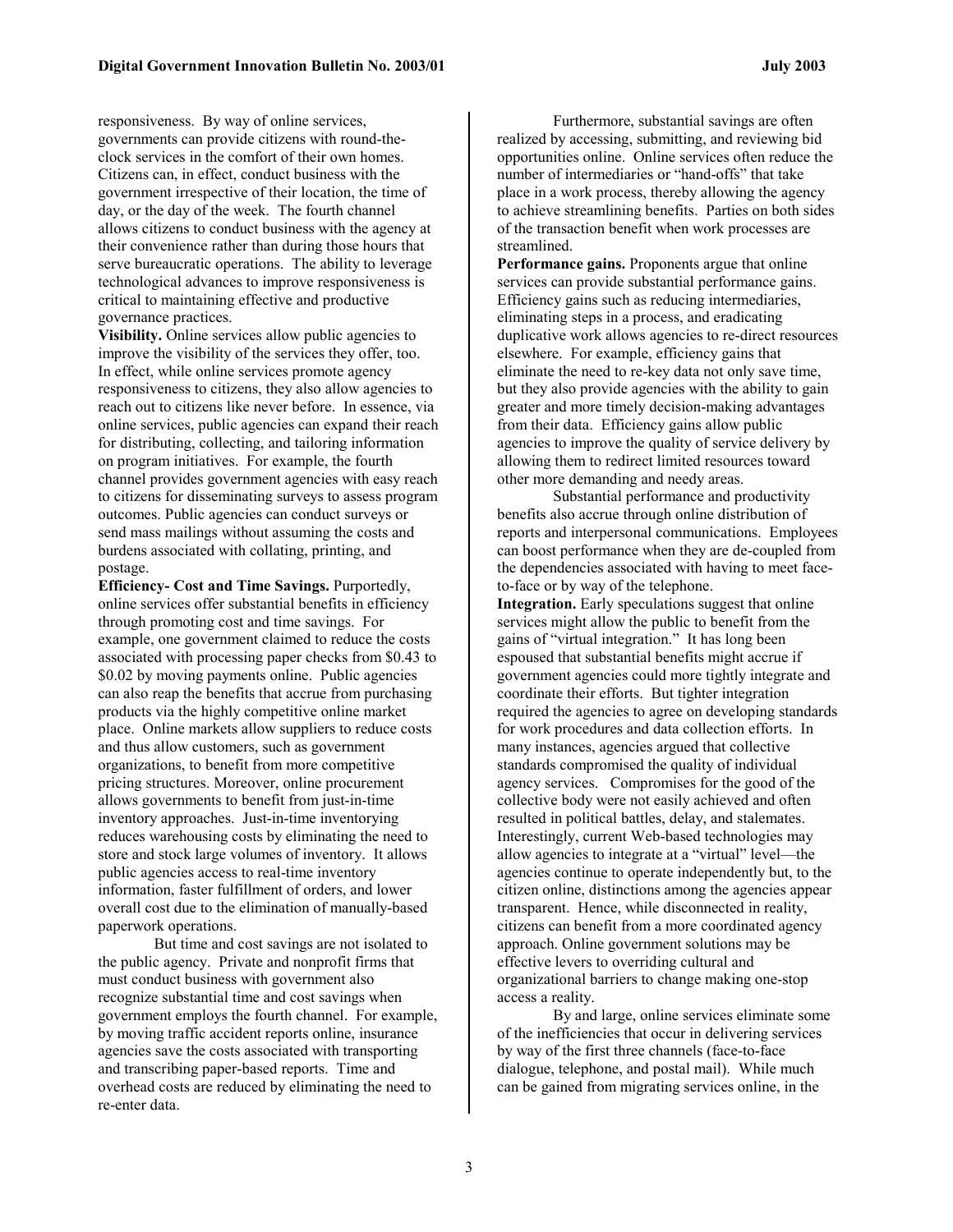process of doing so, agencies can also encounter significant challenges.

### **Challenges to Online Services**

Despite the noted benefits, the implementation and maintenance of online service delivery efforts often requires agencies to overcome formidable challenges. The deployment of online services requires an extraordinarily complex combination of technical, organizational, economic, human, and political factors. As noted by McClure (2000) "Successful egovernment initiatives must deal with some of the same basic challenges that have plagued information systems for decades—such as inadequate attention to business and technical architecture, adherence to standards, and security."

Unfortunately, studies tend to agree that the benefits of information technology are neither automatic nor guaranteed. Despite substantial resource investments, technological innovations, for many organizations, do not come easily. While the benefits of technology are often touted, more rigorous evaluations suggest that technology projects typically experience high failure rates (Cats-Baril and Thompson, 1996; Keil, 1995; Davis et al, 1992). Investments in online services may yield high returns, but they may also involve assuming high levels of risk. In another study, Cats-Baril and Thompson (1996) claim that 20 percent of all the projects studied were abandoned before completion—and 80 percent of the ones that were completed finished behind schedule, over budget, and with lower functionality than originally anticipated (p.563).

While the past two decades have witnessed the proliferation of computer technology throughout government, public managers are realizing that technology benefits are much more difficult to achieve than is often professed. Organizational leaders are finding that information technology efforts are too often plagued by unusually high project failure rates.

Some of the challenges that dominate discussions pertaining to digital government include better methods of IT management, models for electronic public service transactions and delivery systems, and avenues for citizen participation in democratic processes. Other topics such as secure and controlled access to timely, accurate, and authoritative public records are central to any Web-based initiative. Data quality, data sharing, and privacy and security threats all serve to stymie digital government benefits. In sum, public organizations must overcome a number of hurdles to move service delivery online.

**Channel Conflict and Horizontal Coordination**. Because the incorporation of a fourth channel will disrupt and reduce services delivered by the first three channels, organizations must undergo the conflict and turmoil that accompanies change. Online services will eliminate the use of some service channels and force others to converge.

Online services may, in fact, provide a medium for witnessing the efficiency benefits of consolidating many government services. This may be especially true for local governments. The provision of many local government services derived from the need to provide easy access to citizens who were unable to travel long distances to obtain services. If services can be provided online, the incentive to have multiple local governments providing complementary services because of previous access problems may not be cost justified.

Moreover, while movement away from the first three channels may streamline efforts by reducing intermediaries (the number of hand-offs that occur), different sets of intermediaries are likely to develop from the online initiative. While the new set of intermediaries may not be as inefficient as the old set (i.e., time lags differ between postal and electronic mail, but they are nonetheless present in both scenarios; an e-mail server requires support and may exhibit hidden costs).

Complicating matters further, online government services usually incorporate multiple functional and divisional units with their own particular set of requirements. Whereas a human resource system would be designed according to the requirements of a single vertical agency, online solutions are horizontal in nature. Thus, the fourth channel can encounter the difficulties and costs associated with coordinating efforts across agencies. **Cost justification and funding.** Understanding the true margin of the costs and benefits that will be achieved from online services can be extremely difficult to understand in advance. There can be many hidden costs and benefits that are not known until deployment. In many ways, funding an IT project of any kind often requires a leap of faith. Furthermore, to justify the system, one must accept some intangible benefits that are difficult to quantify.

**Legal and ethical liabilities.** The liabilities that might be associated with privacy, security, and ownership are, as yet, not well developed or understood. The water has not been tested on the extent to which a government agency may or may not be held liable if infractions occur. Given that liability issues remain unfettered, online service delivery initiatives may be too threatening for risk-averse governments.

**Equal Representation and Accountability Issues.** Very little is understood regarding the effects that online governance will have on issues of representation and accountability. Some speculate that online governance might create unique advantages for